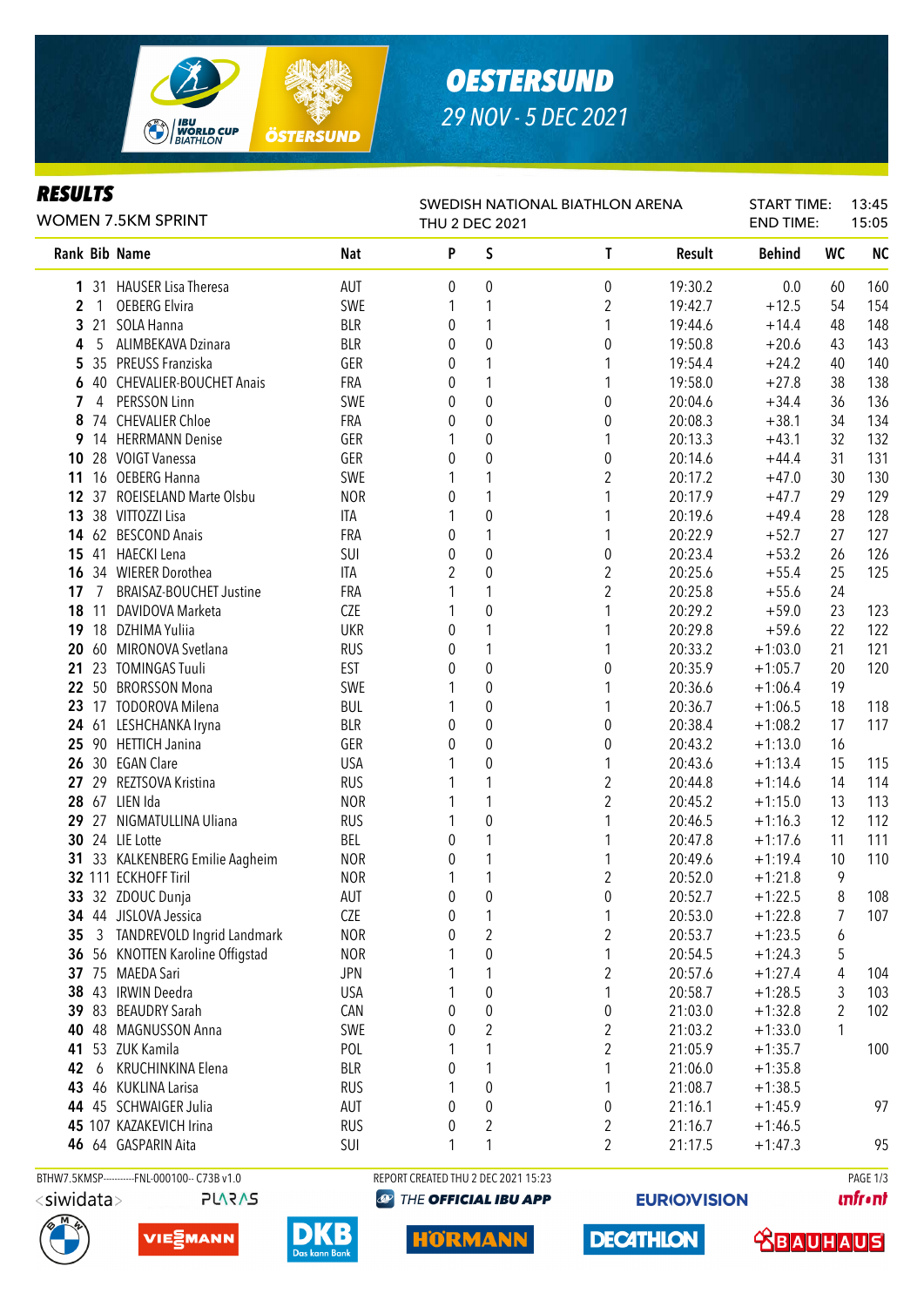

# *OESTERSUND 29 NOV - 5 DEC 2021*

#### *RESULTS*

| rejulij<br><b>WOMEN 7.5KM SPRINT</b> |   |                                      |                 | SWEDISH NATIONAL BIATHLON ARENA<br>THU 2 DEC 2021 | <b>START TIME:</b><br><b>END TIME:</b> |                         | 13:45<br>15:05 |               |    |           |
|--------------------------------------|---|--------------------------------------|-----------------|---------------------------------------------------|----------------------------------------|-------------------------|----------------|---------------|----|-----------|
|                                      |   | Rank Bib Name                        | Nat             | P                                                 | $\sf S$                                | $\mathbf{T}$            | Result         | <b>Behind</b> | WC | <b>NC</b> |
|                                      |   | 47 26 STREMOUS Alina                 | <b>MDA</b>      | 1                                                 | 1                                      | $\overline{2}$          | 21:17.6        | $+1:47.4$     |    | 94        |
|                                      |   | 48 52 SIMON Julia                    | FRA             | $\overline{2}$                                    | $\overline{2}$                         | 4                       | 21:18.4        | $+1:48.2$     |    |           |
|                                      |   | 49 113 BLASHKO Darya                 | <b>UKR</b>      | 0                                                 | 1                                      | 1                       | 21:20.9        | $+1:50.7$     |    | 92        |
|                                      |   | 50 13 EDER Mari                      | <b>FIN</b>      | 2                                                 | 1                                      | 3                       | 21:21.2        | $+1:51.0$     |    | 91        |
|                                      |   | 51 71 LESCINSKAITE Gabriele          | LTU             | 0                                                 | $\mathbf 0$                            | 0                       | 21:21.3        | $+1:51.1$     |    | 90        |
|                                      |   | 52 42 MOSER Nadia                    | CAN             | 0                                                 | 1                                      | 1                       | 21:21.4        | $+1:51.2$     |    | 89        |
|                                      |   | 53 54 HINZ Vanessa                   | GER             | $\overline{2}$                                    | $\mathbf 0$                            | $\boldsymbol{2}$        | 21:26.9        | $+1:56.7$     |    |           |
|                                      |   | 54 105 VINKLARKOVA Tereza            | <b>CZE</b>      |                                                   | $\boldsymbol{0}$                       | 1                       | 21:27.5        | $+1:57.3$     |    | 87        |
| 55                                   |   | 12 GASPARIN Selina                   | SUI             | 1                                                 | 1                                      | $\overline{c}$          | 21:28.4        | $+1:58.2$     |    | 86        |
| 56                                   | 9 | <b>LUNDER Emma</b>                   | CAN             | $\overline{2}$                                    | $\mathbf 0$                            | $\overline{2}$          | 21:31.9        | $+2:01.7$     |    | 85        |
|                                      |   | 57 76 CHU Yuanmeng                   | <b>CHN</b>      | 0                                                 | 1                                      | 1                       | 21:32.0        | $+2:01.8$     |    | 84        |
| 58                                   |   | 2 PUSKARCIKOVA Eva                   | CZE             | 0                                                 | 1                                      | 1                       | 21:33.1        | $+2:02.9$     |    |           |
|                                      |   | 59 89 JUPPE Anna                     | AUT             | 0                                                 | 1                                      | 1                       | 21:33.6        | $+2:03.4$     |    |           |
|                                      |   | 60 93 SEMERENKO Valentina            | <b>UKR</b>      | 0                                                 | 1                                      | 1                       | 21:35.1        | $+2:04.9$     |    | 81        |
|                                      |   | 61 78 SKOTTHEIM Johanna              | SWE             | 2                                                 | $\mathbf 0$                            | $\overline{\mathbf{c}}$ | 21:38.3        | $+2:08.1$     |    |           |
|                                      |   | 62 47 GASPARIN Elisa                 | SUI             | 0                                                 | 2                                      | $\overline{2}$          | 21:39.3        | $+2:09.1$     |    |           |
|                                      |   | 63 86 VASNETCOVA Valeriia            | <b>RUS</b>      | 0                                                 | 2                                      | $\overline{\mathbf{c}}$ | 21:39.8        | $+2:09.6$     |    |           |
|                                      |   | 64 10 AVVAKUMOVA Ekaterina           | <b>KOR</b>      | 1                                                 | 1                                      | $\overline{\mathbf{c}}$ | 21:40.8        | $+2:10.6$     |    | 77        |
|                                      |   | 65 115 MENG Fanqi                    | <b>CHN</b>      | 0                                                 | 0                                      | 0                       | 21:47.0        | $+2:16.8$     |    | 76        |
| 66                                   |   | 8 BILOSIUK Olena                     | <b>UKR</b>      | 0                                                 | $\overline{2}$                         | $\overline{\mathbf{c}}$ | 21:48.8        | $+2:18.6$     |    |           |
|                                      |   | 67 36 HOJNISZ-STAREGA Monika         | POL             | 0                                                 | 1                                      | 1                       | 21:49.9        | $+2:19.7$     |    | 74        |
|                                      |   | 68 69 IVANOVA Aliona                 | <b>MDA</b>      | 1                                                 | 1                                      | $\overline{\mathbf{c}}$ | 21:50.7        | $+2:20.5$     |    | 73        |
|                                      |   | 69 70 CHARVATOVA Lucie               | CZE             | $\overline{2}$                                    | $\overline{\mathbf{c}}$                | 4                       | 21:50.9        | $+2:20.7$     |    |           |
|                                      |   | 70 109 COLOMBO Caroline              | FRA             |                                                   | 3                                      | 4                       | 21:53.7        | $+2:23.5$     |    |           |
|                                      |   | 71 97 BASERGA Amy                    | SUI             | 1                                                 | 1                                      | $\overline{\mathbf{c}}$ | 21:54.7        | $+2:24.5$     |    |           |
|                                      |   | 72 20 VISHNEVSKAYA-SHEPORENKO Galina | KAZ             | 0                                                 | $\overline{2}$                         | $\overline{2}$          | 21:55.5        | $+2:25.3$     |    | 69        |
|                                      |   | 73 91 BULINA Sanita                  | LAT             | 1                                                 | $\boldsymbol{0}$                       | 1                       | 21:56.1        | $+2:25.9$     |    | 68        |
|                                      |   | 74 87 KADEVA Daniela                 | <b>BUL</b>      |                                                   | $\boldsymbol{0}$                       |                         | 21:59.6        | $+2:29.4$     |    | 67        |
|                                      |   | 75 15 FIALKOVA Ivona                 | <b>SVK</b>      | 1                                                 | 3                                      | 4                       | 22:01.2        | $+2:31.0$     |    | 66        |
|                                      |   | 76 73 KUELM Susan                    | <b>EST</b>      | 0                                                 | 1                                      |                         | 22:01.9        | $+2:31.7$     |    | 65        |
|                                      |   | 77 49 SEMERENKO Vita                 | <b>UKR</b>      | 1                                                 | $\boldsymbol{0}$                       |                         | 22:02.1        | $+2:31.9$     |    |           |
|                                      |   | 78 102 RIEDER Christina              | AUT             | 1                                                 | 0                                      | 1                       | 22:03.7        | $+2:33.5$     |    |           |
|                                      |   | 51 MINKKINEN Suvi                    | <b>FIN</b>      | 0                                                 | 2                                      | 2                       | 22:04.6        | $+2:34.4$     |    | 62        |
| 80.                                  |   | 88 KINNUNEN Nastassia                | <b>FIN</b>      | 1                                                 | 2                                      | 3                       | 22:06.5        | $+2:36.3$     |    | 61        |
|                                      |   | 81 116 AUCHENTALLER Hannah           | ITA             | 0                                                 | 1                                      | 1                       | 22:07.4        | $+2:37.2$     |    | 59        |
|                                      |   | 82 85 REMENOVA Maria                 | <b>SVK</b>      | 1                                                 | $\boldsymbol{0}$                       | 1                       | 22:10.9        | $+2:40.7$     |    | 57        |
|                                      |   | 83 77 MAKA Anna                      | POL             | 1                                                 | 1                                      | 2                       | 22:11.7        | $+2:41.5$     |    | 55        |
|                                      |   | 84 81 REID Joanne                    | <b>USA</b>      | 0                                                 | 4                                      | 4                       | 22:12.3        | $+2:42.1$     |    | 53        |
|                                      |   | 84 98 PEIFFER Benita                 | CAN             | 1                                                 | 1                                      | $\boldsymbol{2}$        | 22:12.3        | $+2:42.1$     |    |           |
| 86                                   |   | 80 KLEMENCIC Ziva                    | SL <sub>O</sub> | 1                                                 | 2                                      | 3                       | 22:12.5        | $+2:42.3$     |    | 49        |
| 87                                   |   | 39 TACHIZAKI Fuyuko                  | <b>JPN</b>      | 2                                                 | 1                                      | 3                       | 22:14.1        | $+2:43.9$     |    | 47        |
|                                      |   | 88 112 ZBYLUT Kinga                  | POL             | 0                                                 | 2                                      | $\boldsymbol{2}$        | 22:14.7        | $+2:44.5$     |    |           |
|                                      |   | 89 103 OJA Regina                    | EST             | $\overline{2}$                                    | 0                                      | $\boldsymbol{2}$        | 22:16.4        | $+2:46.2$     |    | 43        |
|                                      |   | 90 25 KLEMENCIC Polona               | SLO             | $\overline{2}$                                    | 1                                      | 3                       | 22:20.9        | $+2:50.7$     |    | 41        |
|                                      |   | 91 114 USHKINA Natalia               | <b>ROU</b>      | 0                                                 | 0                                      | 0                       | 22:23.5        | $+2:53.3$     |    | 39        |
|                                      |   | 92 22 KOCERGINA Natalja              | LTU             | 0                                                 | 2                                      | $\overline{\mathbf{c}}$ | 22:23.7        | $+2:53.5$     |    | 37        |

**PLARAS** 







HÖRMANN

**EURIO)VISION** 

**DECATHLON** 

**unfront** 

 **<u>CBAUHAUS</u>**